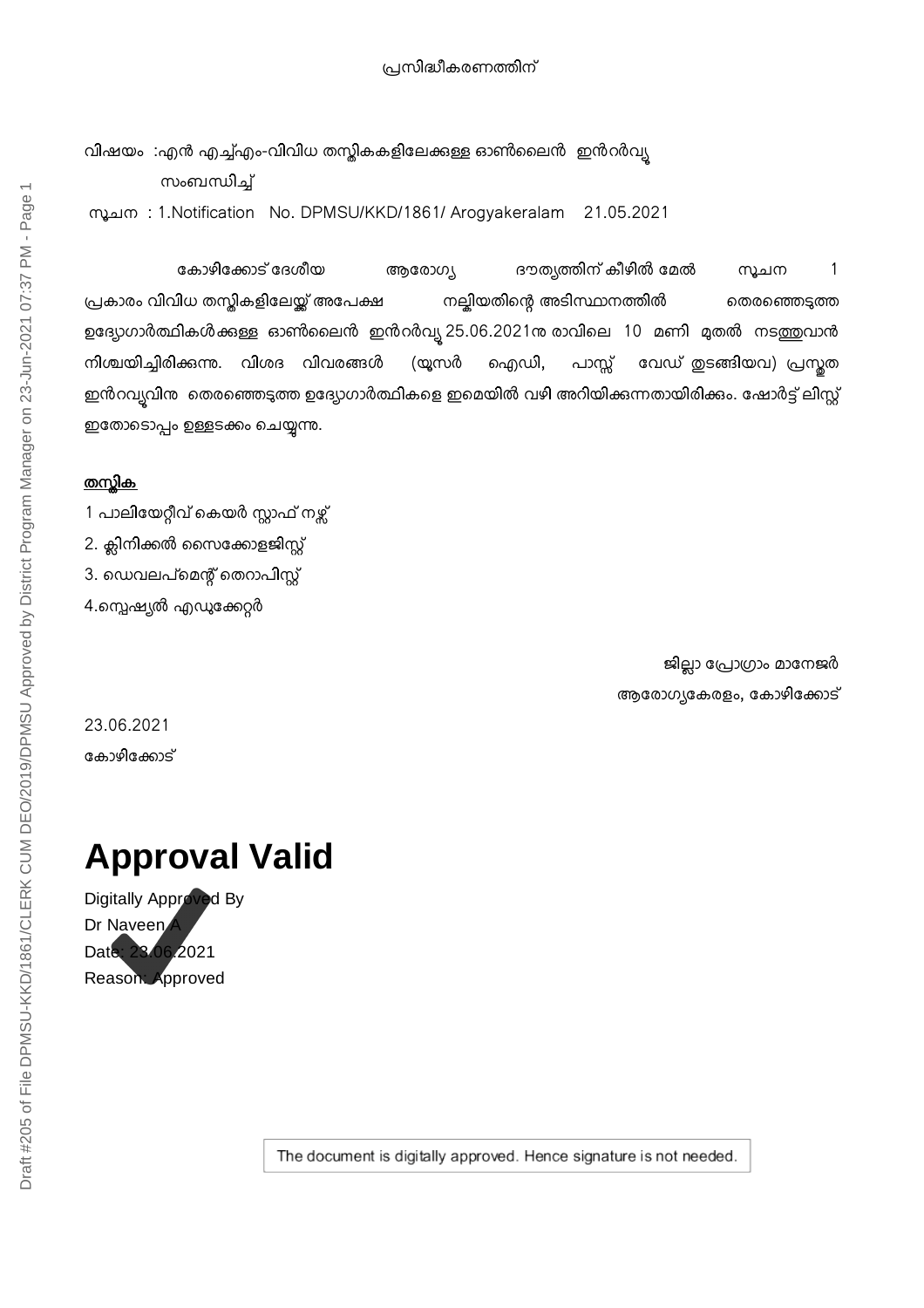| SL<br>No.      | <b>Name</b>                     | <b>Address</b>                                                      | <b>DOB</b> | Gender        |
|----------------|---------------------------------|---------------------------------------------------------------------|------------|---------------|
|                | AMRUTHA.K.K                     | KallangadyHouse<br>Ambukuthy, Mananthavady P.O<br>Wayanad           | 18/06/1994 | <b>FEMALE</b> |
| $\overline{2}$ | <b>ASWATHI RAJU</b>             | KAPPILARATHU (h) KADAPPOOR<br>VATTUKKULAM PO KOTTAYAM<br>686587     | 26.10.1999 | <b>FEMALE</b> |
| 3              | Nayana P                        | KANNAMPARAMBIL (h)<br>CHERUVADI MAVOOR                              | 12.05.1992 | <b>FEMALE</b> |
| $\overline{4}$ | PREETHY, M.P.                   | MANANNGAL HOUSE ,P.O<br>PARAMBILCALICUTPIN CODE:<br>673012          | 27/12/1991 | <b>FEMALE</b> |
|                | Remya P V                       | V P HOUSE KARIBILIGOTT<br>THAZHAM PADINGATTE MURI<br><b>KAKKODI</b> | 24.02.1988 | <b>FEMALE</b> |
| 6              | <b>SOYA</b><br><b>SALOMI EK</b> | Nanknadiyil House, Vykalassery PO,<br>Vadakara                      | 21-04-1986 | <b>FEMALE</b> |
|                | SUHANA. P M                     | Kumpalapparambil House<br>Kolickal, Unnikulam PO<br>Calicut, 673574 | 19.5.1988  | <b>FEMALE</b> |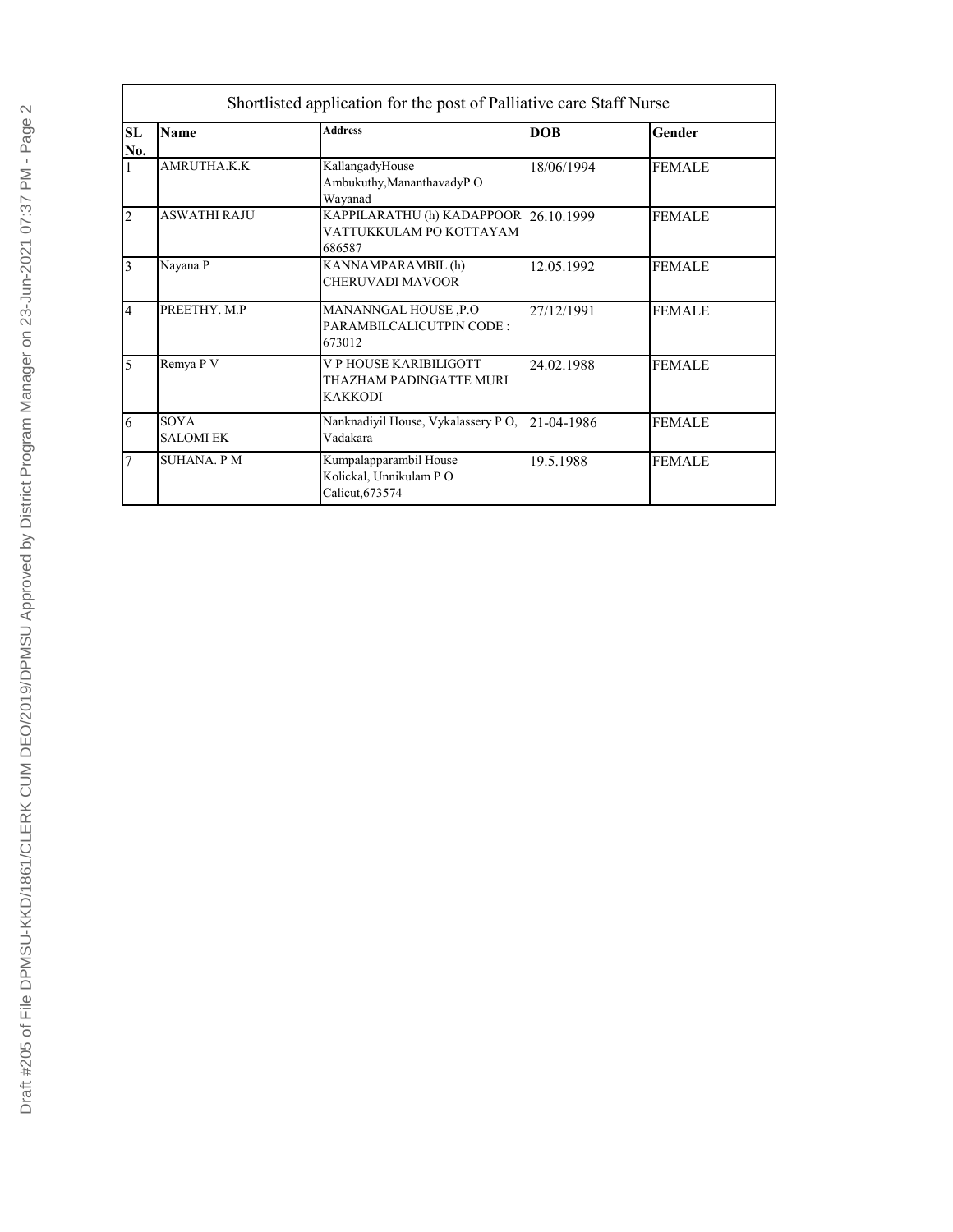| Shortlisted application for the post of Development Therapist |                          |                                                                                                 |            |               |
|---------------------------------------------------------------|--------------------------|-------------------------------------------------------------------------------------------------|------------|---------------|
| <b>SL</b><br>No.                                              | <b>Name</b>              | <b>Address</b>                                                                                  | <b>DOB</b> | Gender        |
| $\mathbf{1}$                                                  | SYAMA S G                | Saji House, karumom P.O                                                                         | 13.06.1990 | Female        |
| $\overline{2}$                                                | Anjitha. S               | Shreyas, House No: 9,Sowparnika<br>Gardens Govindamangalam<br>Ooruttambalam P.O.<br>Pin: 695507 | 23.05.1996 | Female        |
| 3                                                             | Aswathy M B              | Aswathy Bhavan<br>KalluvettankuzhiVenganoor P<br>OTrivandrum695523                              | 11.06.1996 | Female        |
| $\overline{4}$                                                | <b>SARANYA R MENON</b>   | RAVEENDRASADANAM,<br>CHAMPAKARA PO<br>KARUKACHALKOTTAYAM, KERALA -<br>686540                    | 23.01.1996 | Female        |
| 5                                                             | Asmy P P                 | <b>Pullattu House</b><br>Kanjikuzhy P OPunnayar<br>Idukki DistrictKerala 685606                 | 17-09-1991 | <b>FEMALE</b> |
| 6                                                             | Revathy. S               | Manackal, Vellanad PO Trivandrum                                                                | 20-05-1989 | Female        |
| 7                                                             | <b>SIVAKEERTHANA R S</b> | Sivendu, Pulakam, Panthalacode PO,<br>Vattappara, Trivandrum-695028                             | 28-05-1997 | Female        |
| 8                                                             | LEKSHMI OMANAKUTTAN      | Vishnu mandiram<br>Mangad P.O kollam                                                            | 16.02.1997 | Female        |
| 9                                                             | AISWARYA M G             | Rohini KALLAMBALAM PO 695605                                                                    | 23-12-1996 | Female        |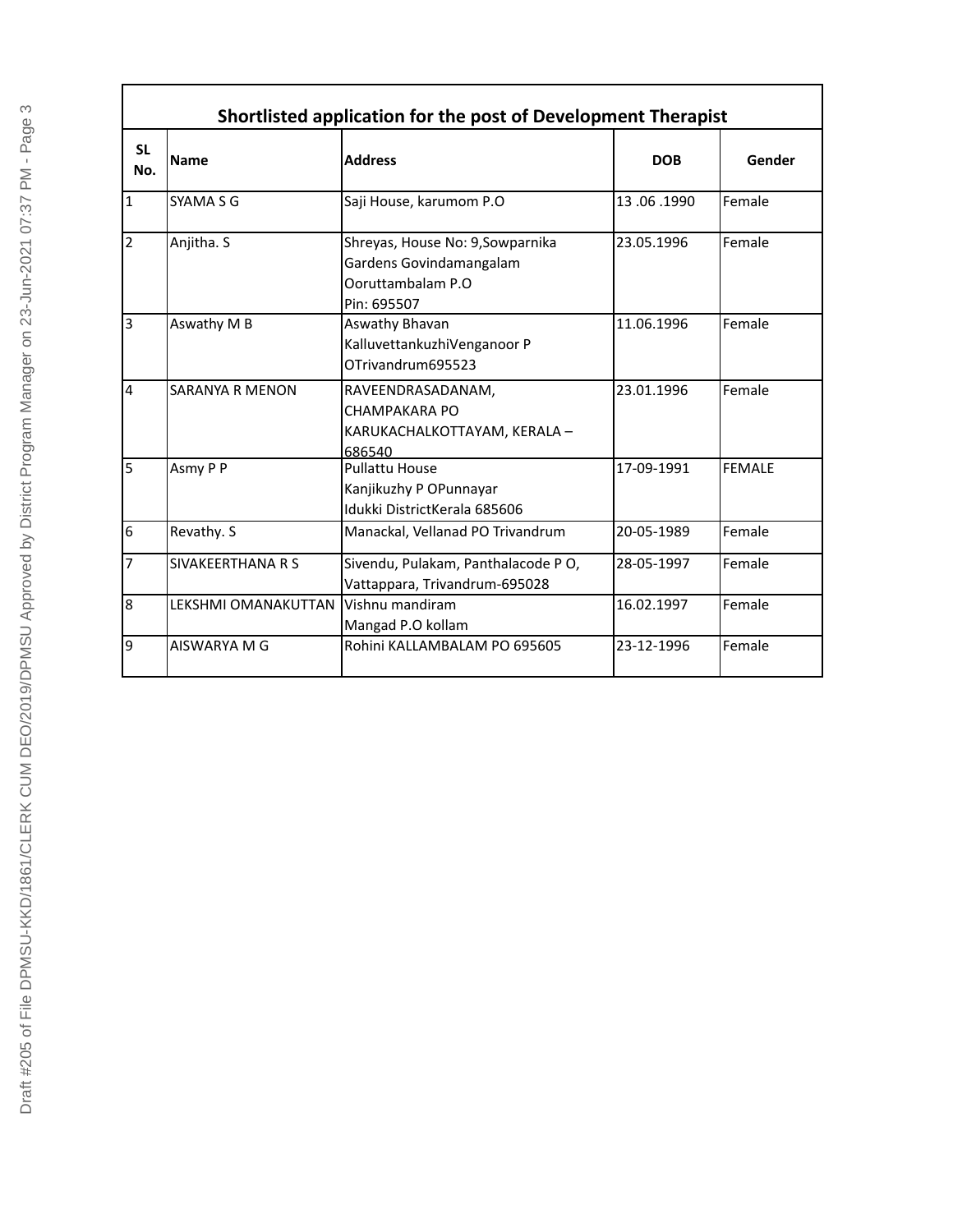| Sl. No Name     |                                       | <b>Address</b>                                                                        | <b>DOB</b> | Gender      |
|-----------------|---------------------------------------|---------------------------------------------------------------------------------------|------------|-------------|
|                 | 1 ASHIFA MUHAMMED. T.KThaikkandy (Ho) | Karayad (P.O)Meppayyur (Via)<br>Kozhikode Dist - 673524<br>Kerala - India             | 30-05-1998 | Female      |
|                 | 2 ATHIRA K                            | Purakkad (PO), Meladi (Via)<br>Calicut, Kerala-673522                                 | 07.04.1987 | Female      |
|                 | 3Breema Rose V P                      | Vazhappilly(h)<br>PO Minaloor, Thrissur, Pin- 680581                                  | 08-05-1995 | Female      |
|                 | 4 INDU VENU                           | CHOONDAPURAKKAL HOUSE,<br>KOORKENCHERY P.O, THRISSUR<br>PIN - 680007                  | 30.04.1988 | Female      |
|                 | <b>5 LIBIYA BABY</b>                  | Angamveetil (HO),<br>Kairady (PO), Olippara, Palakkad (DT)<br>$-680312,$              | 08/12/1991 | Female      |
|                 | 6 SAJEENA MAJEED V                    | Nalakath House<br>Pavaratty Post OfficeThrissur (District)<br>KeralaPin code: 680522, | 25/01/1988 | Female      |
|                 | 7SONIYAJOSE                           | Arackaparambil House<br>Chennad P.O.ManiyankulamKerala, Pin -<br>686 581              | 20.10.1995 | Female      |
|                 | <b>8SONU MATHEW</b>                   | Thazhackal House, Chennakunnu<br>POEdathamprambuPIN: 686506                           | 25/02/1994 | Female      |
|                 | 9Yunus M K                            | Madathilkunnan House<br>VazhikkadavuPo, Malappuram, District                          | 23.3.1990  | <b>MALE</b> |
| 10 <sup>1</sup> | Jolly J                               | <b>S VILLA</b><br><b>CARITHAS GARDEN</b><br>THANNY, MAYYANAD (PO)<br>KOLLAM - 691303  | 15/05/1996 | Female      |